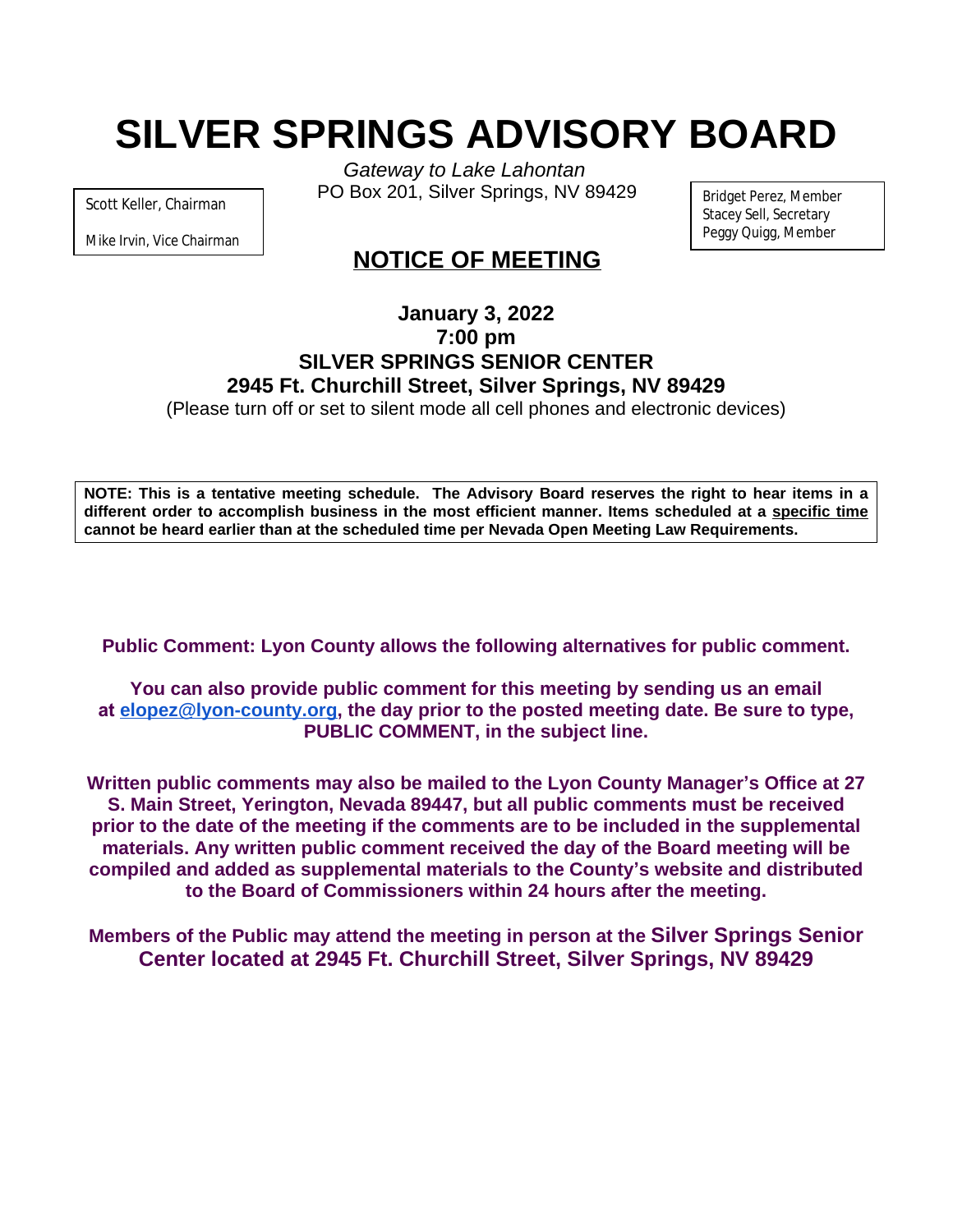## **AGENDA**

#### **1. Call to order / Pledge of Allegiance**

#### **2. Roll call / determination of Quorum/ Certification of Posting**

- **3. Public participation:** Limited to items not on the agenda and within the jurisdiction of this board. Citizens wishing to speak during public participation are asked to state their name for the record and will be limited to 3 minutes. However, the Board reserves the right to reduce or extend this 3 minute time limit, as well as limit the total time for public participation. Public participation may be returned to at any time during the agenda. The same applies to public comment on each agenda item. No action will be taken until an item is properly placed on the agenda.
- **4. Approval of agenda** for the meeting of January 3, 2022. **For Possible Action**
- **5. For Possible Action:** Seating of the Advisory Board Chair, Vice Chair and Secretary.
- **6. Approval of minutes** for the meeting of December 6, 2021. **For Possible Action**

#### **7. Community reports:**

This time is reserved for Elected & Appointed officials as well as Community Organizations, there may or may not be a representative present for a report. This list is just a representation and the board reserves the right to add representatives that are present for the meeting. Reports are limited to a 2 minute time limit, however the Board reserves the right to reduce or extend this time limit;

- Lyon County Animal Services
- Silver Springs- Stagecoach Hospital **District**
- Lyon County Library Board
- Silver Springs Area Chamber of Commerce
- Central Lyon County Fire District
- Lyon County Sheriff Department
- Lyon County Planning Commissioner(s)
- Lyon County Board of Commissioner(s)

#### **8. Public Hearing Items from Planning (Enumeration is how it appears on the Lyon County Planning Commission Agenda)- NONE**

## **9. Updates / Announcements / Correspondence**